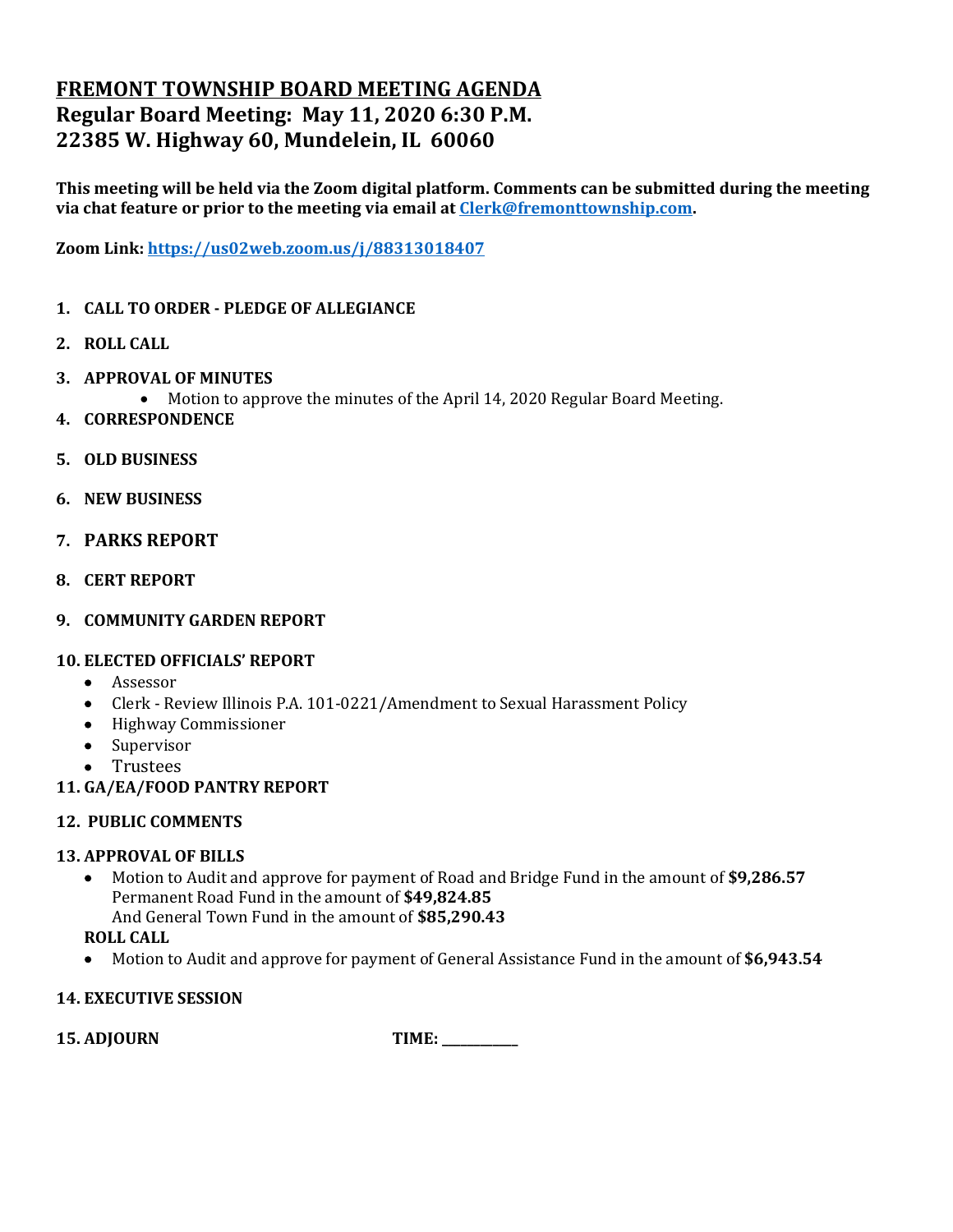

# **Minutes Board of Town Trustees**

STATE OF ILLINOIS, COUNTY OF LAKE, TOWN OF FREMONT

**The Fremont Township Board of Trustees met for a Regular Meeting on April 14, 2020. Due to Covid-19 pandemic, the meeting was hosted on the Zoom digital platform and public access link was posted on the township website.**

| Diana O'Kelly     | Supervisor                  |
|-------------------|-----------------------------|
| Christina McCann  | <b>Town Clerk</b>           |
| Alicia Dodd       | <b>Highway Commissioner</b> |
| Joe Herchenbach   | Assessor                    |
| Jeri Atleson      | <b>Town Trustee</b>         |
| Connie Shanahan   | <b>Town Trustee</b>         |
| Patricia Stejskal | <b>Town Trustee</b>         |
| Keith Voss        | <b>Town Trustee</b>         |

### **1. CALL TO ORDER AND PLEDGE**

Supervisor O'Kelly called the meeting to order at 6:30 P.M.

### **2. ROLL CALL**

### **BOARD MEMBERS PRESENT**

Trustee Atleson, Trustee Shanahan, Trustee Stejskal, Trustee Voss, Supervisor O'Kelly

### **ELECTED OFFICIALS PRESENT**

Clerk McCann, Commissioner Dodd

#### **OTHERS PRESENT**

Herb Riedel, 2 Zoom attendees

### **3. APPROVAL OF MINUTES**

• Trustee Stejskal moved, and Trustee Voss seconded the motion to approve the minutes of the March 9, 2020 Regular Meeting. All in favor, motion carried.

#### **4. CORRESPONDENCE**

Due to Covid-19 concerns, Groot has canceled the May 9, 2020 shredding event.

### **5. OLD BUSINESS**

None

### **6. NEW BUSINESS**

### **6.1 Fire Panel Quote**

• Trustee Stejskal moved and Trustee Voss seconded the motion to approve quote from Chicago Metropolitan Fire Prevention Co., in the amount of \$19,410.00 to replace existing conventional fire alarm control panel with addressable FACP with backup batteries. All in favor, motion carried. Discussion

The panel has been malfunctioning and sending too many false alarms to the fire department.

### **6.2 Accounting Software Quote**

• Trustee Atleson moved and Trustee Voss seconded the motion to approve quote from Banyon Data Systems in the amount of \$7,970.00 for accounting software. All in favor, motion carried. Discussion

Supervisor O'Kelly stated the current accounting software is outdated and needs to be replaced. The new software will allow us to be more specific about fund accounting processes.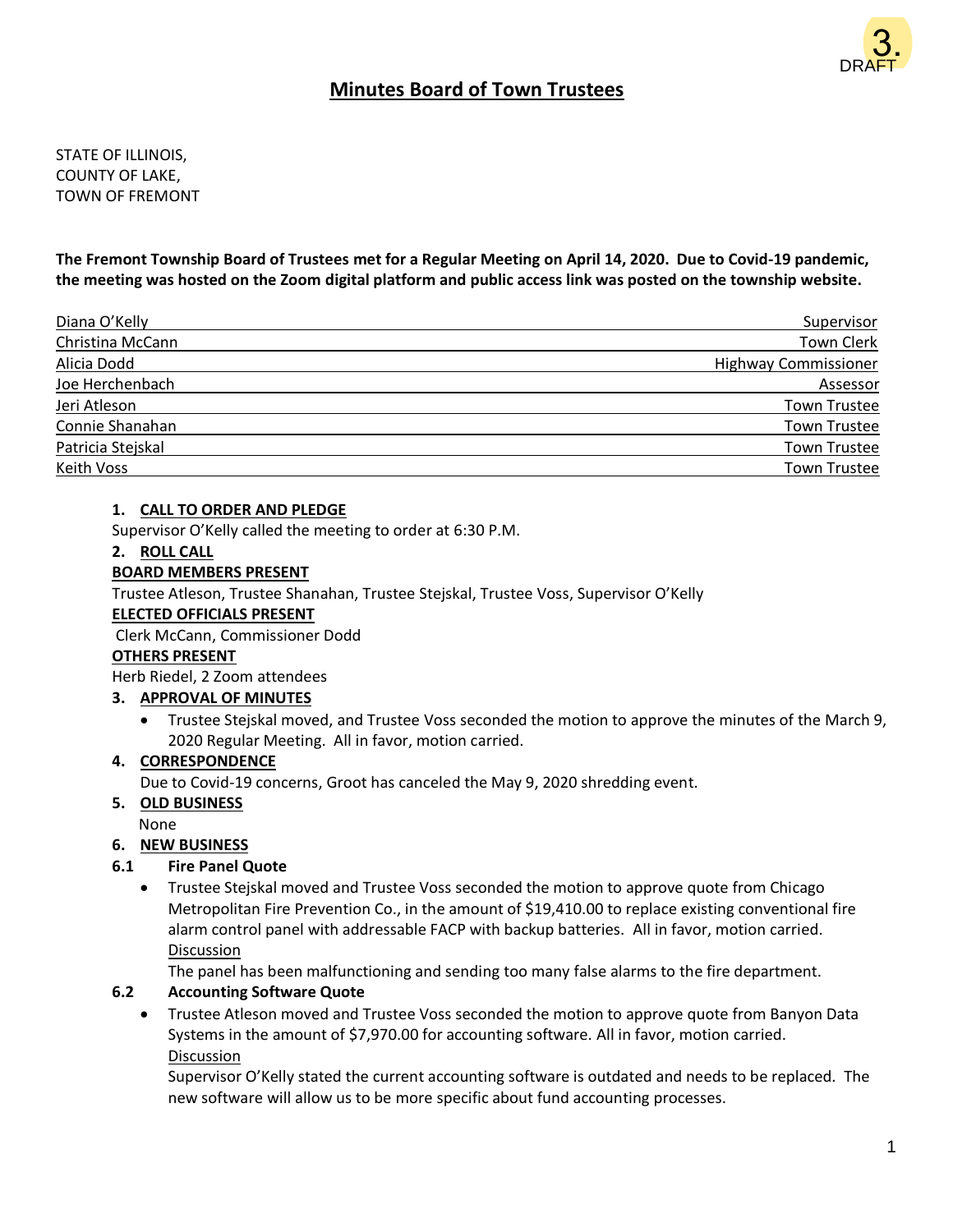## DRAFT

## **7. PARKS REPORT**

Parks Manager Herb Riedel reported the following:

- Due to Covid-19, parks will remain closed until further notice
- Received a request from the Lake County Lightning to plant memorial trees at Behm Park
- Shutdown has been a good opportunity for crews to get caught up on general maintenance
- Starting improvement work on one of the ballfields
- Currently one parks crew member and the Parks Manager are based at Behm Park
- We are fertilizing trees and doing some seeding

## **8. CERT REPORT**

CERT Leader Pat Stejskal reported the following:

- All upcoming events are postponed or uncertain due to pandemic.
- Inventoried storage supply for personal protective equipment and determined we had excess equipment that could be donated to the medical community
- On March 23, 2020, the following supplies were donated to the Cancer Center at Lake Forest Hospital: 127 N-95 masks, Nitrile gloves including 2400 medium, 2700 large and 300 pair of mixed sizes, 2-67 oz hand sanitizers, 6 containers of Clorox wipes and a 100 count box of Germ-X Wipes.
- Remaining supplies have been reserved for Highway Department and Administrative staff use

## **9. COMMUNITY GARDEN REPORT**

Garden Manager Alicia Dodd reported the following:

- Seedlings are under the lights
- Looking into using part of the garden budget to hire one of our long-term volunteers to supervise the garden to make sure we get a good harvest during this vital year of food insecurity for many of our residents
- Protocols will be put in place to make sure all volunteers observe social distancing
- Need a more secure door for the hoop house
- A potential seed swap was discussed
- Continue to seek community volunteers on volunteermatch.com

### **10. ELECTED OFFICIALS' REPORT**

### **Assessor**

Assessor Joe Herchenbach submitted the following report for the record:

- The Assessor's Office has been running on an alternating schedule in order to minimize staff crosscontact and to maintain social distancing during this time.
- Support staff has been alternating their time in the office Monday through Thursday, and then having a whole office meeting on Fridays to review accomplishments & needs for the week before starting the alternating schedule for the following week.
- Several of the other Assessor Offices have decided to close entirely with no staff on hand to address any daily resident concerns. We are proud to have been able to maintain an office presence, and to have been able to assist residents if the need arises.
- We have been informed that the Treasurers' Office is planning on mailing tax bills in a timely manner, but there appears to be discussion among the County Board to grant some relief regarding payment due dates.

## **Clerk**

Clerk McCann Reported the Following:

- FY 2020/2021 Town and Road budgets have been posted for public inspection.
- Must determine later in the month if budget hearings will be held in person or on the digital platform
- The Illinois Attorney General has determined under the Governor's Stay at Home Order it is not in violation of the Open Meetings Act for the township to cancel or postpone meetings, however any meetings that are held must provide public access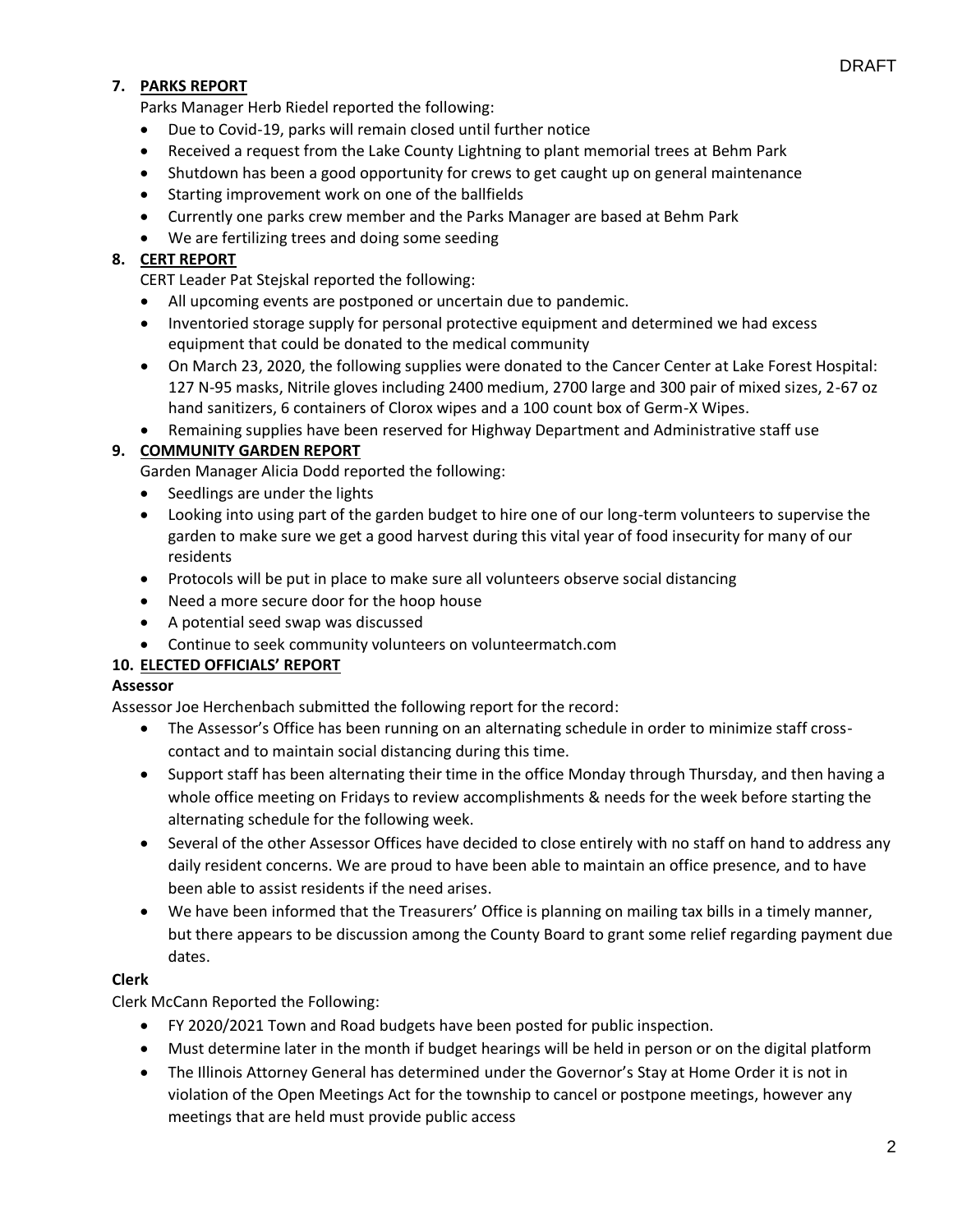- Established digital platform on which to hold official board meetings with public access
- The Governor also signed an Order allowing townships to postpone Annual Town Meetings. Fremont's Annual Town Meeting will be rescheduled for a date TBD.
- Received Supervisor and Highway Commissioner's Annual Statements
- Voter registration currently available by appointment only

## **Highway Commissioner**

Highway Commissioner Dodd reported the following:

- Bid for 2020 Paving Project was awarded to Peter Baker & Son at \$448,952.10
- Instituted the following measures to protect staff from sharing coronavirus:
	- o Separate trucks
	- o Disinfecting (thanks to Cert for sharing PPE supplies)
	- o Closed break room
	- o Isolated shop for mechanic only
	- o Split shifts if weather in inclement
	- o Using texts/zoom to communicate instead of meetings
	- o Limiting shared office spaces
- Highway 550 with broken frame sold at public auction for \$10,000
- Continuing with spring cleanup including chipping, cold patching, repairing plow damage, equipment servicing

## **Sylvan Lake Dam**

- Bleck Engineering recommended completing work through IDNR permit so the project would be easier to start up when we are ready
- Received proposal for \$7500.00 from Karen Kabbes of Kabbes Engineering to do dam inspection to ensure it will be sound and safe to delay the build. The inspection will also include some options for moving forward.
- Spoke with Supervisor about adding an option of funding in the budget in the amount \$300k. in case there is a delay of our funds due to coronavirus.
- Asked Town for option of emergency loan of \$300K in case there is a delay of tax funds being distributed due to coronavirus
- If there is a long distribution delay or a 10% decrease in revenue, paving may be postponed until 2022.
- Did prescribed burn at administration campus but results were spotty since we were a week later than ideal
- Postponed prescribed burns in WestShoreland and Countryside Oaks due to Countryside Fire District burning ban

### **Supervisor**

Supervisor O'Kelly reported the following:

- Participate in a conference call every Tuesday with Mundelein area leaders including school superintendents, Village Administrator, Police Chief, Fire Chief, Library Administrator, Park District Administrator and Township Supervisors.
- The amount of people using our food pantry has doubled
- The community continues to donate to items to our food pantry and we have also received \$5330.00 and \$200.00 in gift cards
- The Mundelein LGBT Alliance and Allies made and sold wooden bunnies for Easter and raised \$2000.00 for our food pantry. They call every week to see what we need and deliver the items.
- Mundelein resident Beth Shulman made and sold masks and raised \$1000.00 for the food pantry and she is purchasing the items we need
- Jewel has provided meat and a box at the front of the store for donations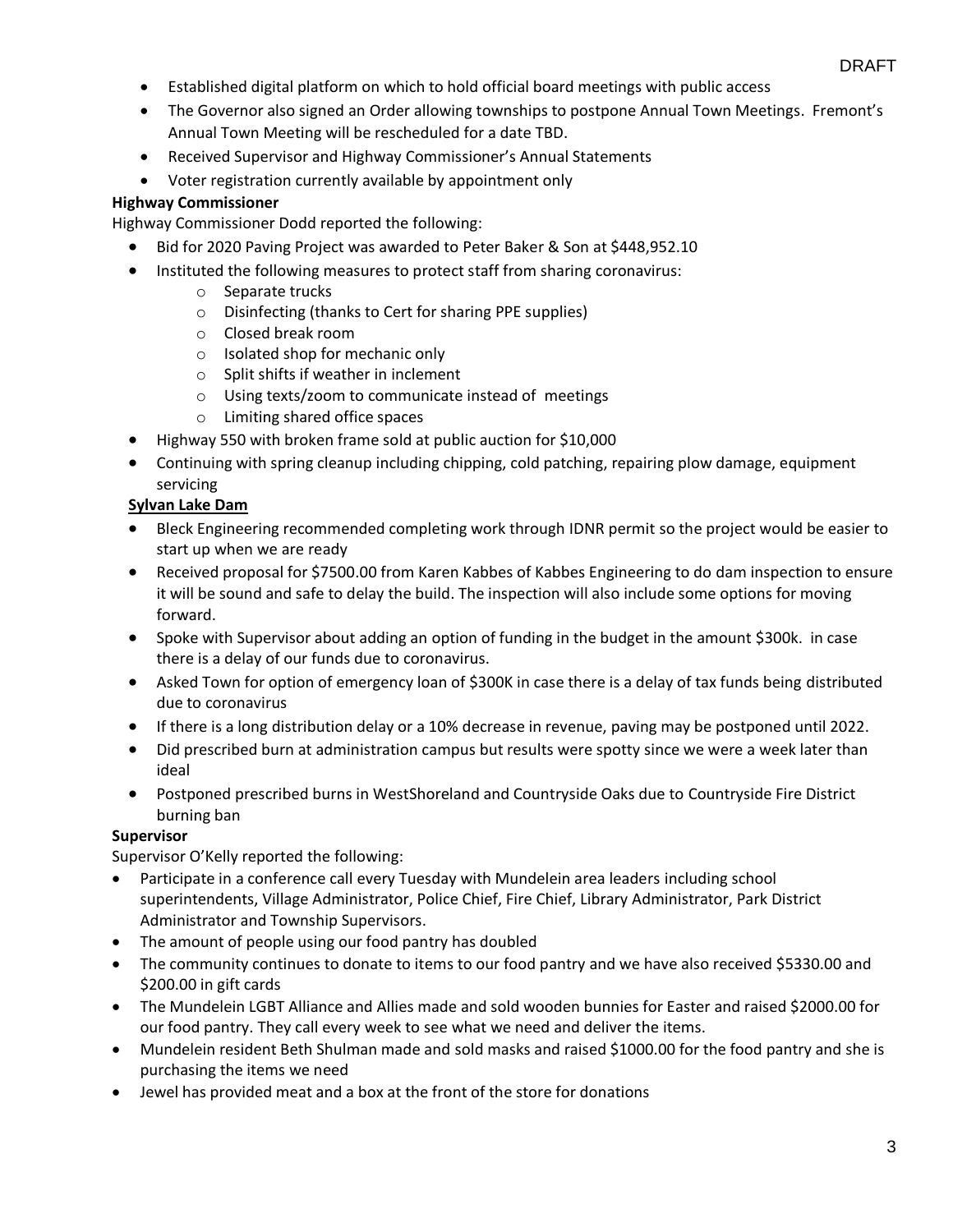- We are in communication with both St Vincent De Paul organizations that service our area and have also spoken with local pastors to make sure they are aware of our services
- We are delivering food to our compromised residents and others are curbside pickup
- We have communicated the Liheap income levels again in effort to enroll our residents for a grant on their utility bills. We anticipate more people will qualify because it is based on your last 30 days of income.
- Both Nancy and I are in the office and practicing social distancing
- Spent a lot of time on the waste hauler implementation
- Still awaiting our final numbers for property tax revenue from the county
- The county is considering a delay in real estate tax collections
- Countryside Fire Department banned burning until June

## **Trustees**

• Trustee Shanahan thanked the highway department for quickly replacing stolen speed limit signs in Steeple Chase neighborhood

## **11. GA/EA/FOOD PANTRY REPORT**

The following statistics were reported for March 2020

- Zero (0) residents received emergency assistance
- One hundred one (101) residents received food pantry assistance
- Two (2) LIHEAP applications processed
- Eight (8) residents received assistance with RTA pass applications
- Fifteen (15) Diaper Bank donations for residents
- One hundred twenty-one (121) Taxi coupons used in February

## **12. PUBLIC COMMENTS**

None

- **13. APPROVAL OF BILLS**
- **Trustee Shanahan moved, and Trustee Stejskal seconded the motion to audit and approve for payment of Road and Bridge Fund in the amount of \$16,496.91, Permanent Road Fund in the amount of \$125,484.28 and General Town Fund in the amount of \$95,798.61.**

**ROLL CALL: Aye: Trustee Atleson, Trustee Shanahan, Trustee Stejskal, Trustee Voss. Nay: None. All in favor, motion carried.**

• **Trustee Shanahan moved, and Trustee Stejskal seconded the motion to audit and approve for payment of the General Assistance Fund in the amount of \$939.06. All in favor, motion carried.**

## **14. EXECUTIVE SESSION**

None

**15. ADJOURN**

• **Trustee Stejskal moved, and Trustee Voss seconded the motion to adjourn the meeting at 7:05 p.m. All in favor, motion carried.**

\_\_\_\_\_\_\_\_\_\_\_\_\_\_\_\_\_\_\_\_\_\_\_\_\_\_\_\_\_\_\_\_\_\_\_\_\_\_\_\_\_\_\_\_\_\_\_\_\_\_\_\_\_\_\_\_\_\_\_\_\_\_\_\_\_\_\_\_\_\_\_\_\_\_\_\_\_\_\_\_\_\_\_ \_\_\_\_\_\_\_

**Respectfully Submitted, Christina McCann, Fremont Township Clerk Approved: May 11, 2020**